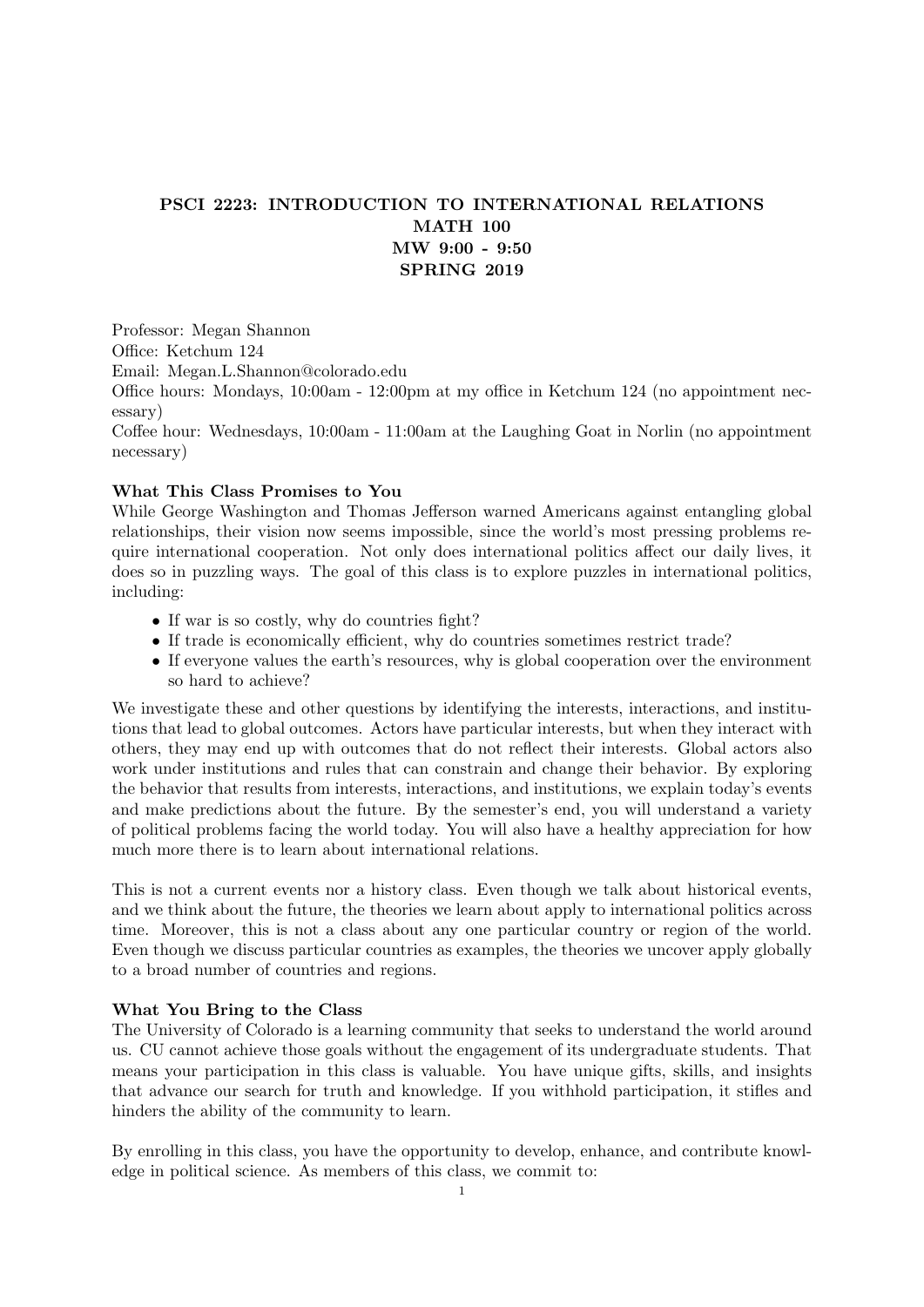- Being on time to lecture and recitation sections
- Doing the readings before coming to lecture and recitation
- Using technology responsibly, and in a way that allows other students to engage the course material
- Participating in active learning activities during lecture and recitation section

## Class Materials

- Required: Frieden, Jeffrey A., David A. Lake, and Kenneth A. Schultz. 2019. World Politics: Interests, Interactions, Institutions, 4th edition. New York: W.W. Norton. ISBN 9780393644494. The ebook is available here: [https://digital.wwnorton.com/](https://digital.wwnorton.com/worldpol4) [worldpol4](https://digital.wwnorton.com/worldpol4).
- Optional: Clicker, which can be purchased from CU bookstore.

## Coming to my office hours

I will be in my office with the door open and available to talk on Mondays from 1:00pm to 3:00pm. I will also be available at the Laughing Goat in Norlin library on Wednesdays from 10:00am to 11:00am. You do not need to make an appointment or let me know you are coming in advance - just drop by. I'm a fairly nice person and I hope you will not feel intimidated to stop by my office hours or coffee hour. You can come alone or with a friend. You can come to talk about the class, study skills, your career goals, etc.

Understandably, you may find it hard to discuss difficulties, dilemmas, and dissatisfaction with me or your TA. Please resist the temptation to remain anonymous and let problems fester. If you have concerns about your class performance, the way the class is being taught, the functionality of the class on Canvas, or anything else related to this course, email me or your teaching assistant. We will work together to find a solution.

### Grades and Policies

### In-Class Exams (top 3 grades), 75%

There will be four in-class, closed book examinations given in this class. The top three exam grades will count toward your final grade, though you must take all four exams. Exam days are Monday February 4th, Wednesday February 27th, Monday April 8th, and Wednesday May 8th. Exams will not be given at any other time other than those specified in this syllabus. Exams are given during our normal class time and begin at 9:00am, with the exception of Exam 4, which begins at 1:30pm. If you are more than 15 minutes late, you will not be allowed to take the exam or make it up at another time. Examinations will not be given to anyone at a day and time other than that which is already specified on the syllabus unless you have discussed with me in advance special arrangements due to disability or final exam conflict. Students requiring accommodation on the exams must show a letter from Disability Services and must contact me five days prior to the exam to make arrangements.

### Recitation Attendance and Participation, 15%

Half of this portion of the grade is based on attendance, and half is based on participation. Your teaching assistant (TA) will keep track of attendance in recitation section. Students are allowed two free absences from recitation. After that, the attendance portion of their grade will be lowered by ten percentage points from 100 for each absence. **Students with eight or** more recitation absences will automatically fail the class.

Religious holidays, sickness, and other reasons do count as absences in your recitation attendance score. You are advised to use your free absences for these purposes. Please accept the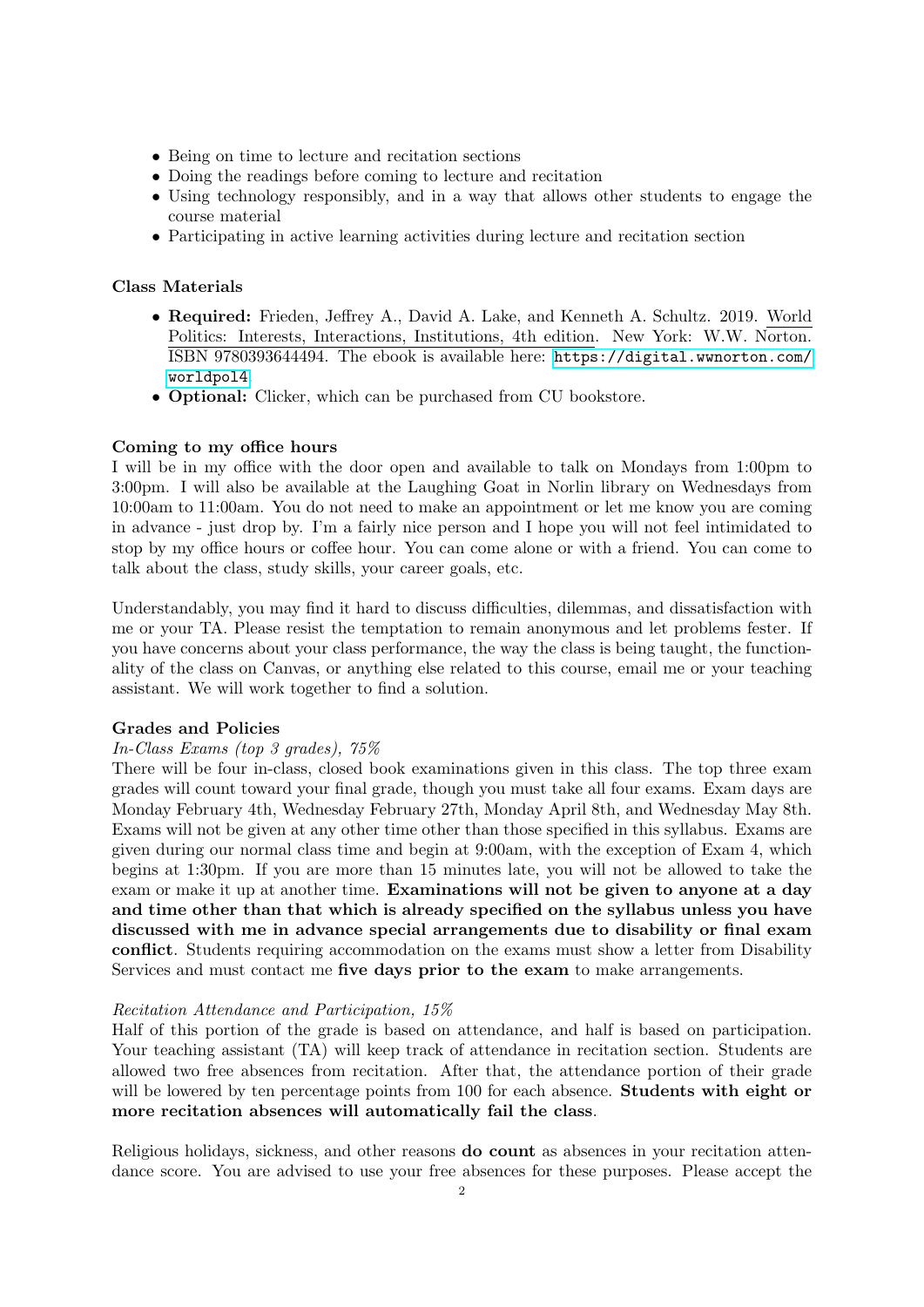consequences of your absences and do not present excuses or doctors' notes to the professor or TA.Your TA will grade participation based on student engagement as well as other assignments given at the TA's discretion.

#### Recitation Simulation 5%

In section, you will simulate a bargaining situation in international politics. Each student will represent a different actor in the simulation. To prepare for the simulation, you will write a short position paper. The simulation will take place during recitation sections on February 18th and 19th.

#### International Political Economy Paper 5%

You will write a short (three to four page) paper on a facet of international political economy. It is due Wednesday, March 20 at 9am. You will turn in a hard copy to your TA at the beginning of lecture that day. You must also upload the paper to Canvas.

#### Extra Credit: Clickers in lecture, up to three extra points added to final grade

Clickers will be used in lecture to earn up to three extra points added to your overall final grade. In other words, your final grade can move from an 80 (B-) to an 83 (B) if you earn all extra clicker points. There will be 6 class days throughout the semester when we use clickers to check your understanding of the material and to help you engage. These days will occur at random and are not announced in advance. To maximize your opportunities to earn extra credit, make sure to always have your clicker with you when you come to class. On clicker days, you will be asked up to five questions throughout the lecture. To earn the half extra credit point for the day's participation, you need to answer all questions asked with the clicker. A half point is the most that can be earned on each clicker day. Please make sure you have your clicker and that it has batteries and is in working order before every class. Due to the size of the class, I cannot field technological problems with clickers, nor can I make alternative arrangements if you forget your clicker.

#### Written Work Policy

Written work must be uploaded to Canvas as well as turned in as a hard copy. Work turned in late will be docked one letter grade for each day late, beginning at the end of class on the day the written work is due.

#### Electronic Device Policy

Electronic devices, including computers, tablets, and mobile phones, are not allowed in lecture. This policy is aimed at providing the best learning environment for all students. Computers, phones, and other devices must be put in airplane mode or turned off and put away during lecture. If you need to make a call, send a text, or use an electronic device during class, leave the lecture hall and return when you are finished. Students will receive a warning when violating this policy. Students who repeatedly violate this policy will be asked to leave lecture. Exceptions to this policy are at the instructor's discretion.

|                                                   | $B+89-87$   C+79 - 77   D+69 - 67 |                                                           |  |
|---------------------------------------------------|-----------------------------------|-----------------------------------------------------------|--|
|                                                   |                                   | A 93 - 100   B 86 - 83   C 76 - 73   D 66 - 63   F 59 - 0 |  |
| A- 92 - 90   B- 82 - 80   C- 72 - 70   D- 62 - 60 |                                   |                                                           |  |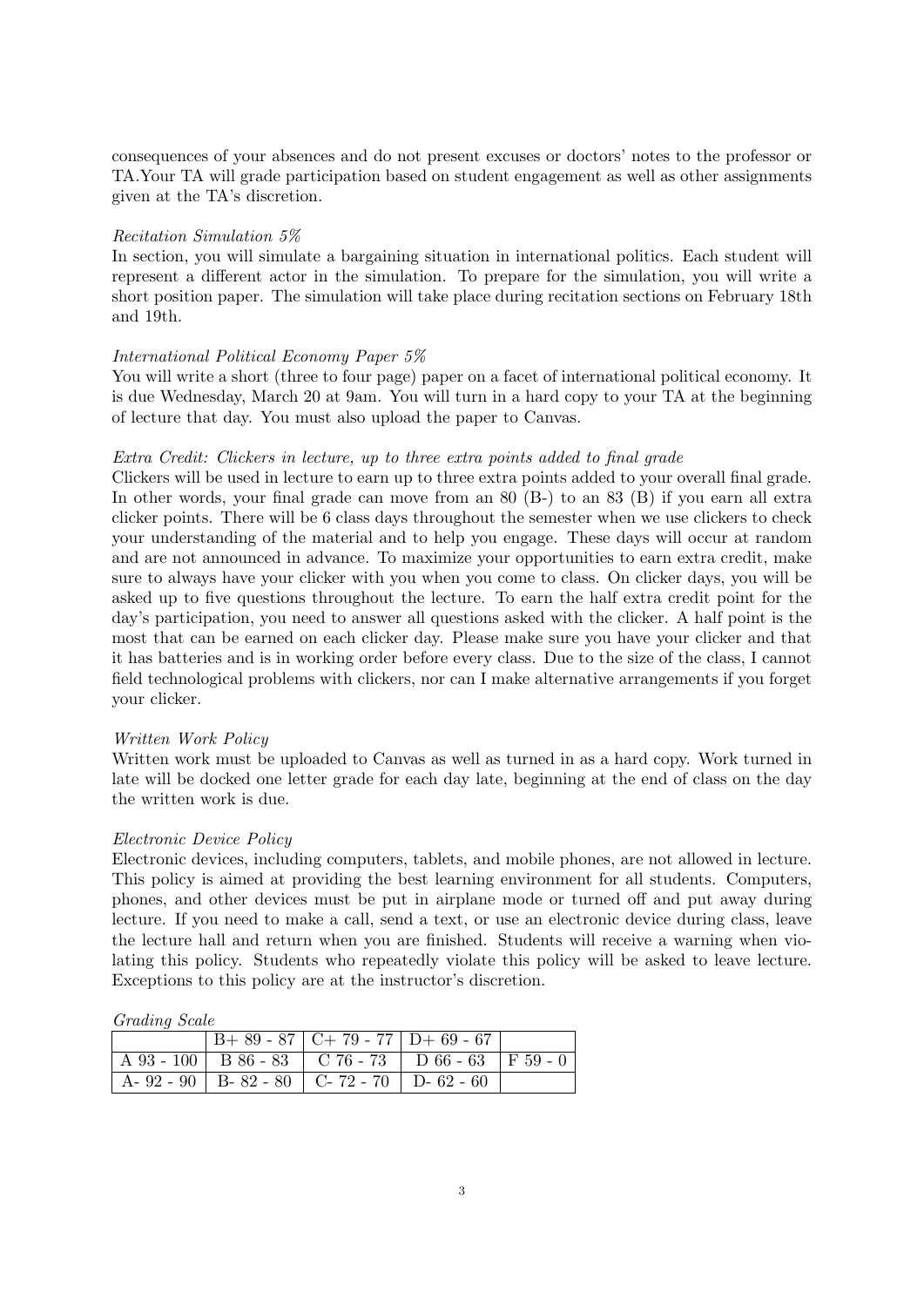| Requirement                          | Due Date and Time              | Weight                   |  |
|--------------------------------------|--------------------------------|--------------------------|--|
|                                      |                                |                          |  |
| Exam One                             | February 4 at 9am in Math 100  | Top Three Exams 75%      |  |
| Simulation Paper                     | February 18 or 20 (in section) | $5\%$                    |  |
| Exam Two                             | February 27 at 9am in Math 100 | Top Three Exams 75%      |  |
| <b>IPE</b> Paper                     | March 20 at 9am in Math 100    | $5\%$                    |  |
| Exam Three                           | April 8 at 9am in Math 100     | Top Three Exams 75%      |  |
| Exam Four                            | May 8 at 1:30pm in Math 100    | Top Three Exams 75%      |  |
| Section Attendance and Participation | Ongoing                        | $15\%$                   |  |
| Clickers                             | Ongoing                        | Up to Three Extra Points |  |

### Honor Code

By my writing this syllabus, and by your enrolling in this course, we agree to uphold the CU Honor Code. Violations of the Honor Code may include: plagiarism, cheating, fabrication, lying, bribery, threat, unauthorized access to academic materials, clicker fraud, submitting the same or similar work in more than one course without permission from all course instructors involved, and aiding academic dishonesty. All incidents of academic misconduct will be reported to the Honor Code (honor@colorado.edu); 303-492-5550). Students who are found responsible for violating the academic integrity policy will be subject to nonacademic sanctions from the Honor Code as well as academic sanctions from the faculty member. Additional information regarding the Honor Code academic integrity policy can be found at <https://www.colorado.edu/sccr/honor-code>.

### Attendance and Religious Observances

Campus policy regarding religious observances requires that faculty make every effort to deal reasonably and fairly with all students who, because of religious obligations, have conflicts with scheduled exams, assignments or required attendance. Students should use their free absences from recitation section to accommodate religious holidays. If you have any religious conflicts with scheduled exams in this class, please see me immediately. [https://www.colorado.edu/](https://www.colorado.edu/policies/observance-religious-holidays-and-absences-classes-andor-examsl) [policies/observance-religious-holidays-and-absences-classes-andor-examsl](https://www.colorado.edu/policies/observance-religious-holidays-and-absences-classes-andor-examsl).

#### Classroom Behavior

You and I are responsible for maintaining an appropriate learning environment. Those who fail to adhere to such behavioral standards may be subject to discipline. Professional courtesy and sensitivity are especially important with respect to individuals and topics dealing with race, color, national origin, sex, pregnancy, age, disability, creed, religion, sexual orientation, gender identity, gender expression, veteran status, political affiliation or political philosophy. Class rosters have been provided to me with each student's legal name. I will gladly honor your request to address you by an alternate name or gender pronoun. Please advise me of this preference early in the semester so that I may make appropriate changes to my records. For more information, see the policies on classroom behavior at [https://www.colorado.edu/policies/](https://www.colorado.edu/policies/student-classroom-and-course-related-behavior) [student-classroom-and-course-related-behavior](https://www.colorado.edu/policies/student-classroom-and-course-related-behavior).

#### Accommodation for Disabilities

If you qualify for accommodations because of a disability, please submit your accommodation letter from Disability Services to me in a timely manner so that your needs can be addressed. Disability Services determines accommodations based on documented disabilities in the academic environment. Information on requesting accommodations is located on the Disability Services website <https://www.colorado.edu/disabilityservices/students>. Contact Disability Services at 303-492-8671 or dsinfo@colorado.edu for further assistance. If you have a temporary medical condition or injury, see Temporary Medical Conditions under the Students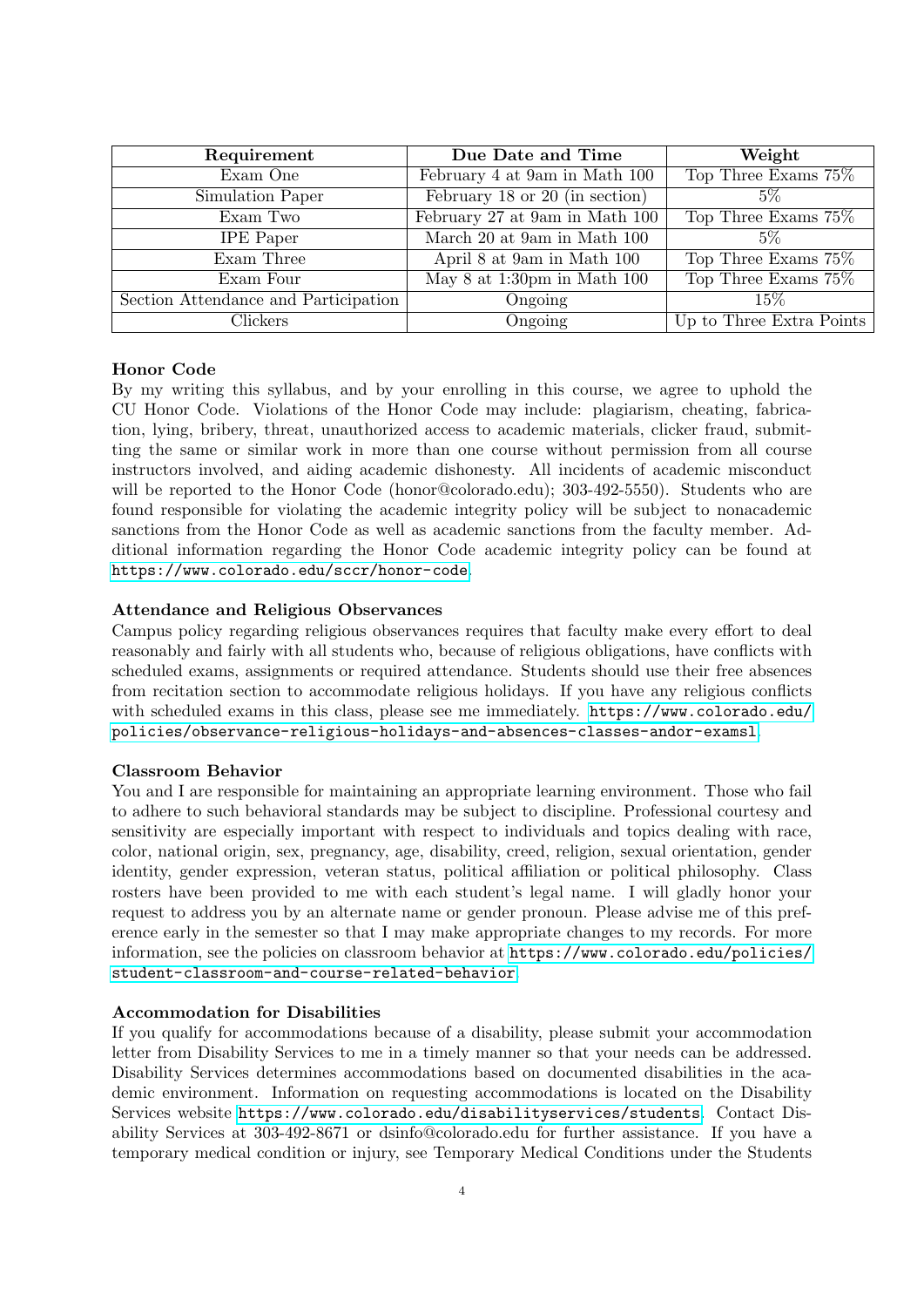tab on the Disability Services website.

#### Sexual Misconduct, Discrimination, Harassment, and/or Related Retaliation

The University of Colorado Boulder (CU Boulder) is committed to fostering a positive and welcoming learning, working, and living environment. CU Boulder will not tolerate acts of sexual misconduct (including sexual assault, exploitation, harassment, dating or domestic violence, and stalking), discrimination, and harassment by members of our community. Individuals who believe they have been subject to misconduct or retaliatory actions for reporting a concern should contact the Office of Institutional Equity and Compliance (OIEC) at 303-492-2127 or cureport@colorado.edu. Information about the OIEC, university policies, anonymous reporting, and the campus resources can be found on the OIEC website <https://www.colorado.edu/oiec/>. Please know that faculty and instructors have a responsibility to inform OIEC when made aware of incidents of sexual misconduct, discrimination, harassment and/or related retaliation, to ensure that individuals impacted receive information about options for reporting and support resources.

#### Schedule of Lecture Topics and Readings

This schedule is subject to change with advance notice.

#### Foundations and History of International Politics

Why should we care about international politics? What makes international politics different from domestic politics? What historical events contributed to the current world order? Jan 14: Chapter 1

#### Interests, Interactions, and Institutions

What do actors want from politics? Why can't actors always get what they want? Do rules matter in world politics? Jan 16 and Jan 23: Chapter 2

#### International Conflict

If war is so costly, why do countries fight? Jan 28 and Jan 30: Chapter 3

#### Exam 1: Monday, February 4th at 9:00am in Math 100

Domestic Politics and War What domestic interests affect matters of war and peace? Feb 6 and Feb 11: Chapter 4

#### International Institutions and War

Can international law and institutions prevent war? Feb 13 and Feb 18: Chapter 5

#### Civil War and Terrorism

Why does war happen within countries? Why do terrorists kill? Feb 20 and Feb 25: Chapter 6

### Exam 2: Wednesday, February 27th at 9:00am in Math 100

#### International Trade

What's so good about trade? Why do countries sometimes restrict trade?